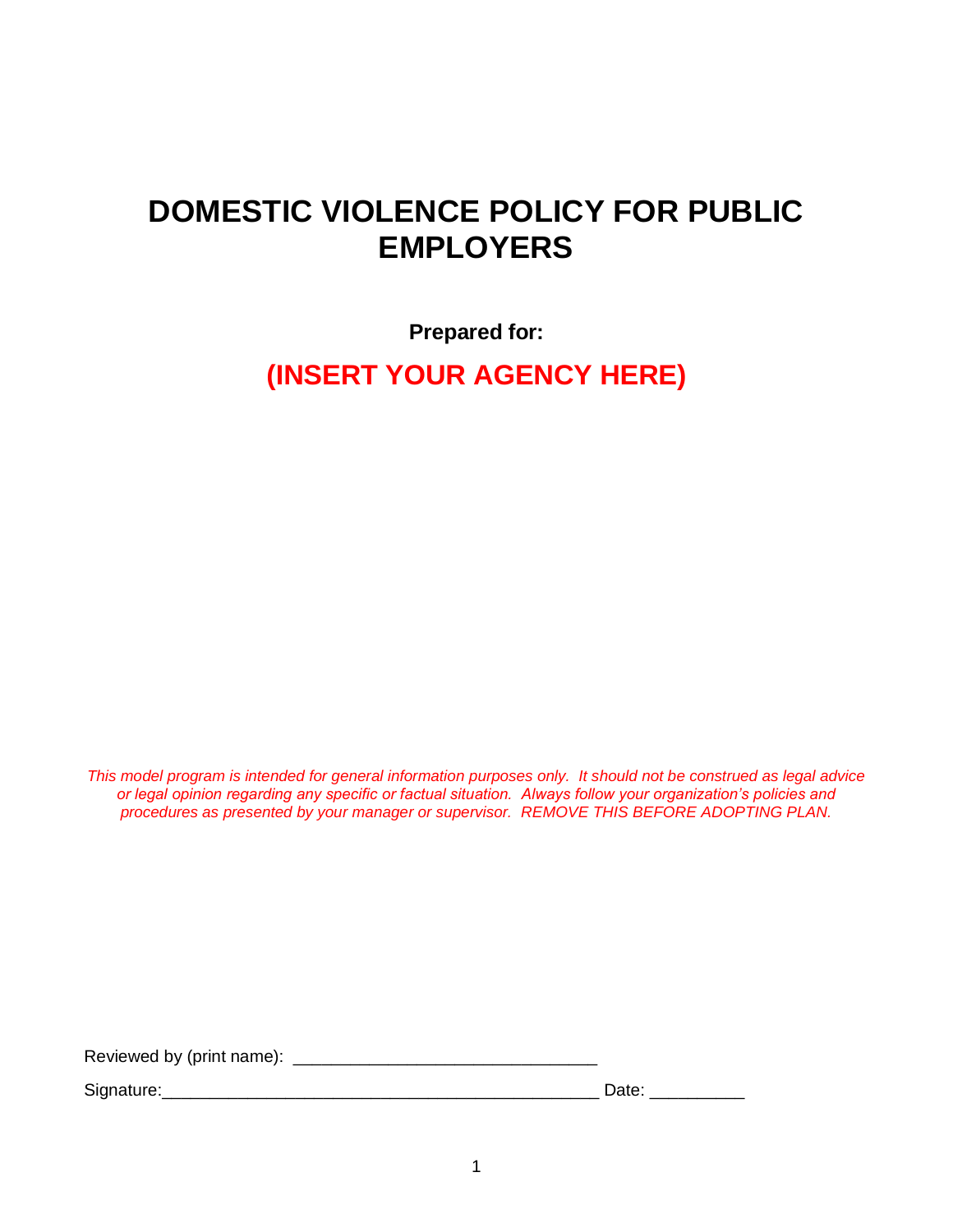## **TABLE OF CONTENTS**

| RESPONSIBILITY OF EMPLOYERS TO DESIGNATE               |  |
|--------------------------------------------------------|--|
|                                                        |  |
|                                                        |  |
|                                                        |  |
| THE NEW JERSEY SECURITY AND FINANCIAL EMPOWERMENT ACT7 |  |
| PUBLIC EMPLOYER DOMESTIC VIOLENCE ACTION PLAN  8       |  |
|                                                        |  |
|                                                        |  |
|                                                        |  |
|                                                        |  |
|                                                        |  |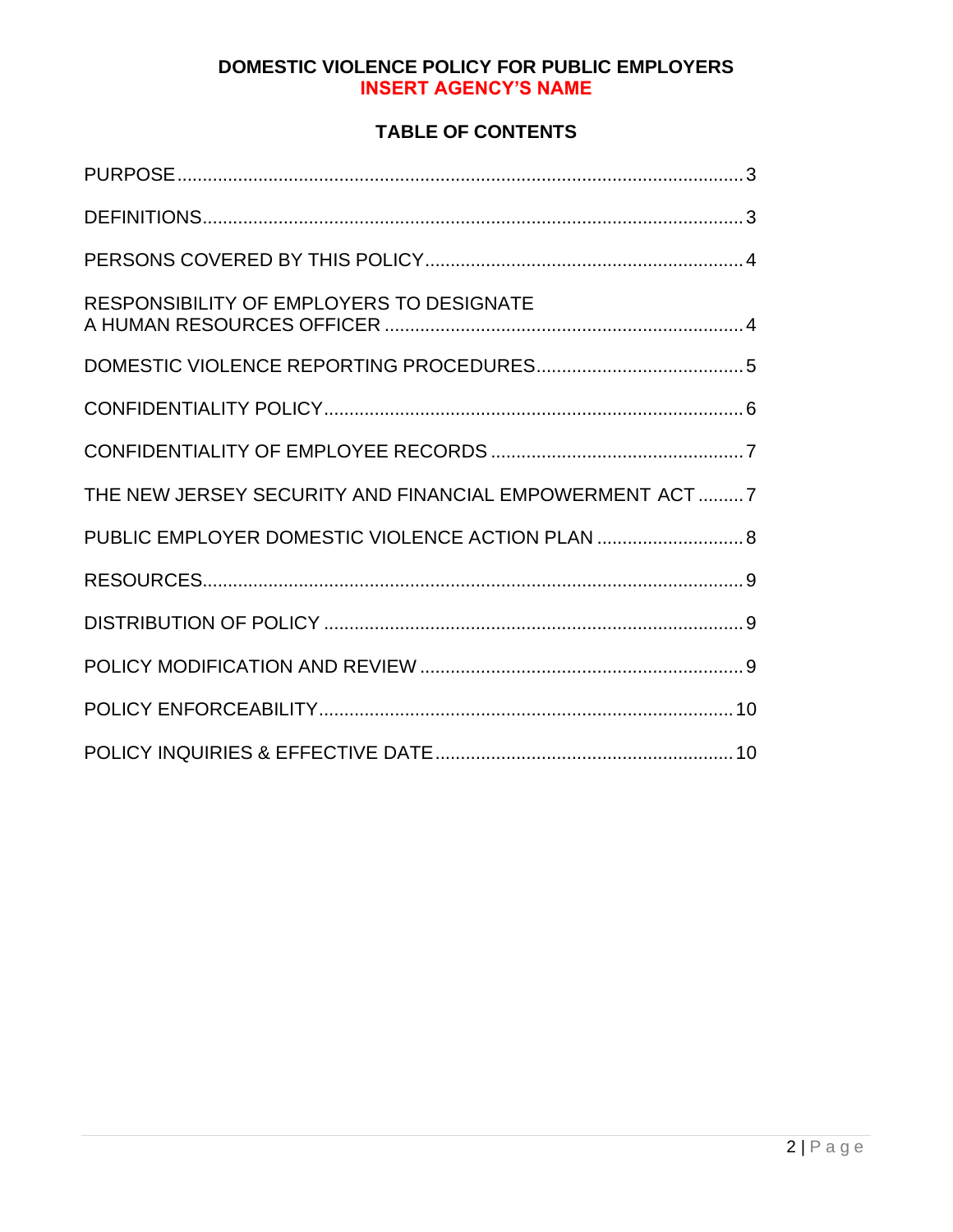#### <span id="page-2-0"></span>**PURPOSE**

The purpose of the State of New Jersey Domestic Violence Policy for Public Employers (herein "policy") is to set forth a uniform domestic violence policy for all public employers to adopt in accordance with N.J.S.A. 11A:2-6a. The purpose of this policy is also to encourage employees who are victims of domestic violence, and those impacted by domestic violence, to seek assistance from their human resources officers and provide a standard for human resources officers to follow when responding to employees.

#### <span id="page-2-1"></span>**DEFINITIONS**

The following terms are defined solely for the purpose of this policy:

**Domestic Violence** - Acts or threatened acts, that are used by a perpetrator to gain power and control over a current or former spouse, family member, household member, intimate partner, someone the perpetrator dated, or person with whom the perpetrator shares a child in common or anticipates having a child in common if one of the parties is pregnant. Domestic violence includes, but is not limited to the following: physical violence; injury; intimidation; sexual violence or abuse; emotional and/or psychological intimidation; verbal abuse; threats; harassment; cyber harassment; stalking; economic abuse or control; damaging property to intimidate or attempt to control the behavior of a person in a relationship with the perpetrator; strangulation; or abuse of animals or pets.

**Abuser/Perpetrator** - An individual who commits or threatens to commit an act of domestic violence, including unwarranted violence against individuals and animals. Other abusive behaviors and forms of violence can include the following: bullying, humiliating, isolating, intimidating, harassing, stalking, or threatening the victim, disturbing someone's peace, or destroying someone's property.

**Human Resources Officer (HRO)** –An employee of a public employer with a human resources job title, or its equivalent, who is responsible for orienting, training, counseling, and appraising staff. Persons designated by the employer as the primary or secondary contact to assist employees in reporting domestic violence incidents.

**Intimate Partner** - Partners of any sexual orientation or preference who have been legally married or formerly married to one another, have a child or children in common, or anticipate having a child in common if one party is pregnant. Intimate partner also includes those who live together or have lived together, as well as persons who are dating or have dated in the past.

**Temporary Restraining Order (TRO)** - A civil court order issued by a judge to protect the life, health or well-being of a victim. TROs can prohibit domestic violence offenders from having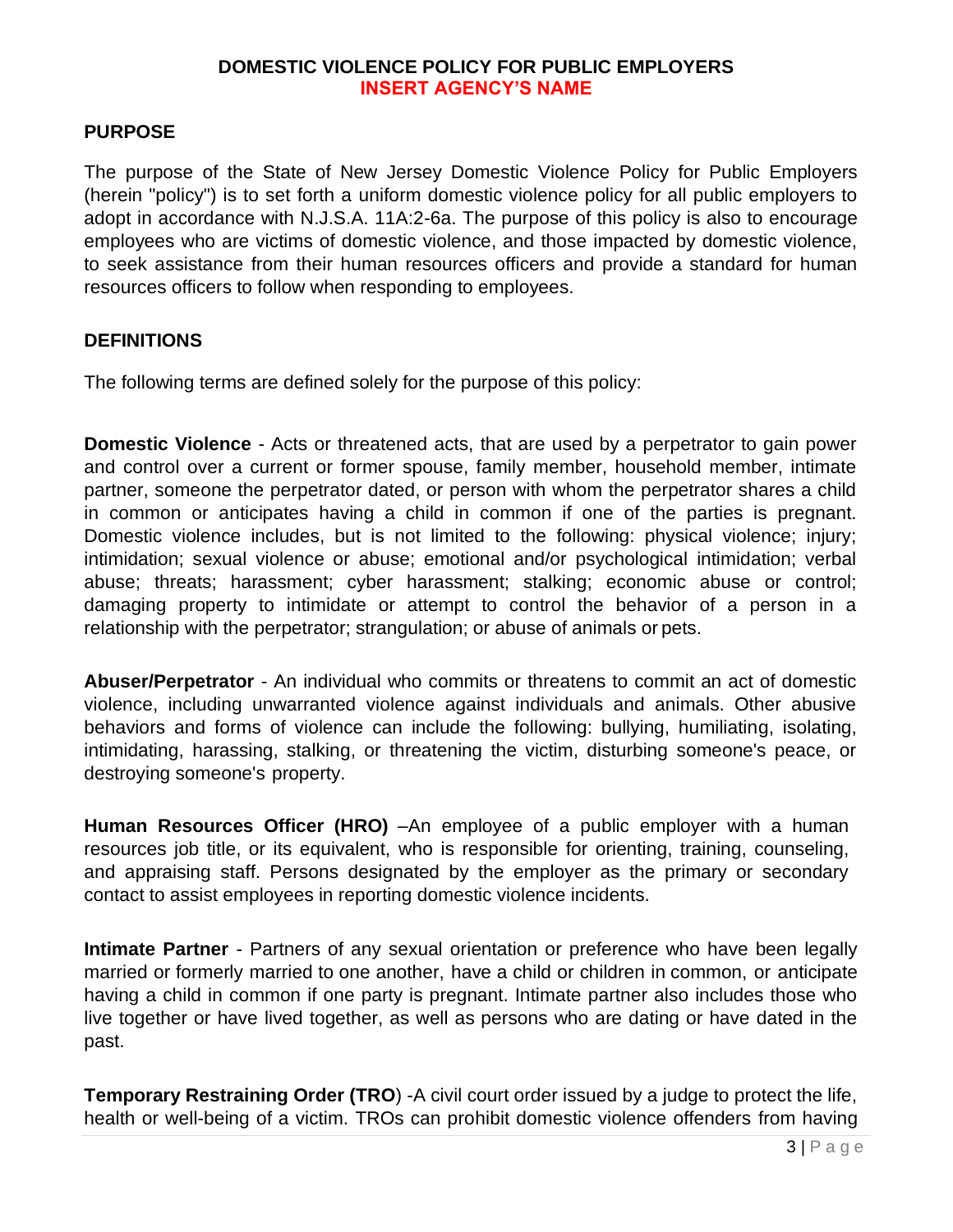contact with victims, either in person or through any means of communication, including third parties. TROs also can prohibit offenders from a victim's home and workplace. A violation of a TRO may be a criminal offense. A TRO will last approximately 1O business days, or until a court holds a hearing to determine if a Final Restraining Order (FRO) is needed. In New Jersey, there is no expiration of a FRO.

**Victim** - A person who is 18 years of age or older or who is an emancipated minor and who has been subjected to domestic violence by a spouse, former spouse, or any other person who is a present household member or was at any time a household member. A victim of domestic violence is also any person, regardless of age, who has been subjected to domestic violence by one of the following actors: a person with whom the victim has a child in common; a person with whom the victim anticipates having a child in common, if one of the parties is pregnant; and a person with whom the victim has had a datingrelationship.

**Workplace-Related Incidents**- Incidents of domestic violence, sexual violence, dating violence, and stalking, including acts, attempted acts, or threatened acts by or against employees, the families of employees, and/or their property, that imperil the safety, wellbeing, or productivity of any person associated with a public employee in the State of New Jersey, regardless of whether the act occurred in or outside the organization's physical workplace. An employee is considered to be in the workplace while in or using the resources of the employer. This includes, but is not limited to, facilities, work sites, equipment, vehicles, or while on work-related travel.

## <span id="page-3-0"></span>**PERSONS COVERED BY THIS POLICY**

All employees of **INSERT AGENCY'S NAME** are covered under this policy, including full and part time employees, casual/seasonal employees, interns, volunteers and temporary employees at any workplace location.

## <span id="page-3-1"></span>**RESPONSIBILITY OF EMPLOYERS TO DESIGNATE A HUMAN RESOURCES OFFICER**

The **INSERT AGENCY'S NAME** hereby designates the following employees as the Primary HRO and Secondary HRO, to assist employees who are victims of domestic violence.

**Primary HRO:**

**Name / Title and contact information**

**Secondary HRO:**

#### **Name / Title and contact information**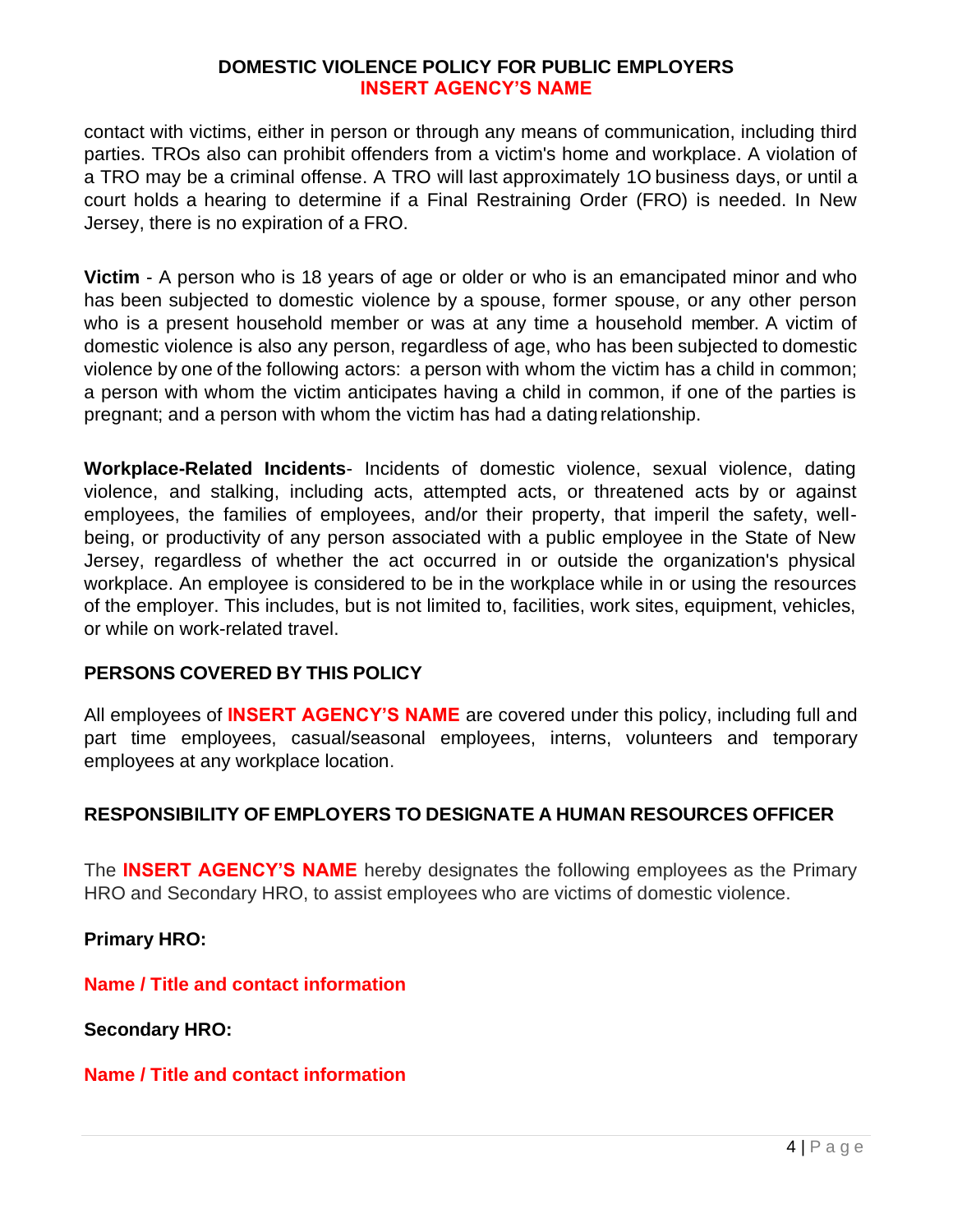The designated Primary and Secondary HRO shall receive training on responding to and assisting employees who are domestic violence victims in accordance with this policy.

Managers and supervisors are often aware of circumstances involving an employee who is experiencing domestic violence. Managers and supervisors are required to refer any employee who is experiencing domestic violence or who report witnessing domestic violence to the designated HRO. Managers and supervisors must maintain confidentiality, to the extent possible, and be sensitive, compassionate, and respectful to the needs of persons who are victims of domestic violence.

The name and contact information of the designated HRO will be provided to all employees **HOW**.

This policy does not supersede applicable laws, guidelines, standard operating procedures, internal affairs policies, or New Jersey Attorney General Directives and guidelines that impose a duty to report. For example, if there is any indication a child may also be a victim, reporting is mandatory to the Department of Children and Families, Child Protection and Permanency, under N.J.S.A.9:6-8.13.

## <span id="page-4-0"></span>**DOMESTIC VIOLENCE REPORTING PROCEDURES**

Employees who are victims of domestic violence are encouraged to seek immediate assistance from their HRO. Employees who have information about or witness an act of domestic violence against an employee, are encouraged to report that information to the designated HRO, unless the employee is required to report the domestic violence pursuant to applicable laws, guidelines, standard operating procedures, internal affairs policies, or New Jersey Attorney General directives and guidelines that impose a duty to report, in which case the employee must so report to the appropriate authority in addition to reporting to the designated HRO. Nothing in this policy shall preclude an employee from contacting 911 in emergency situations. Indeed, HROs shall remind employees to contact 911 if they feel they are in immediate danger.

Each designated HRO shall:

- A. Immediately respond to an employee upon request and provide a safe and confidential location to allow the employee to discuss the circumstances surrounding the domestic violence incident and the request for assistance.
- B. Determine whether there is an imminent and emergent need to contact 911 and/or local law enforcement.
- C. Provide the employee with resource information and a confidential telephone line to make necessary calls for services for emergent intervention and supportive services, when appropriate. The HRO or the employee can contact the appropriate Employee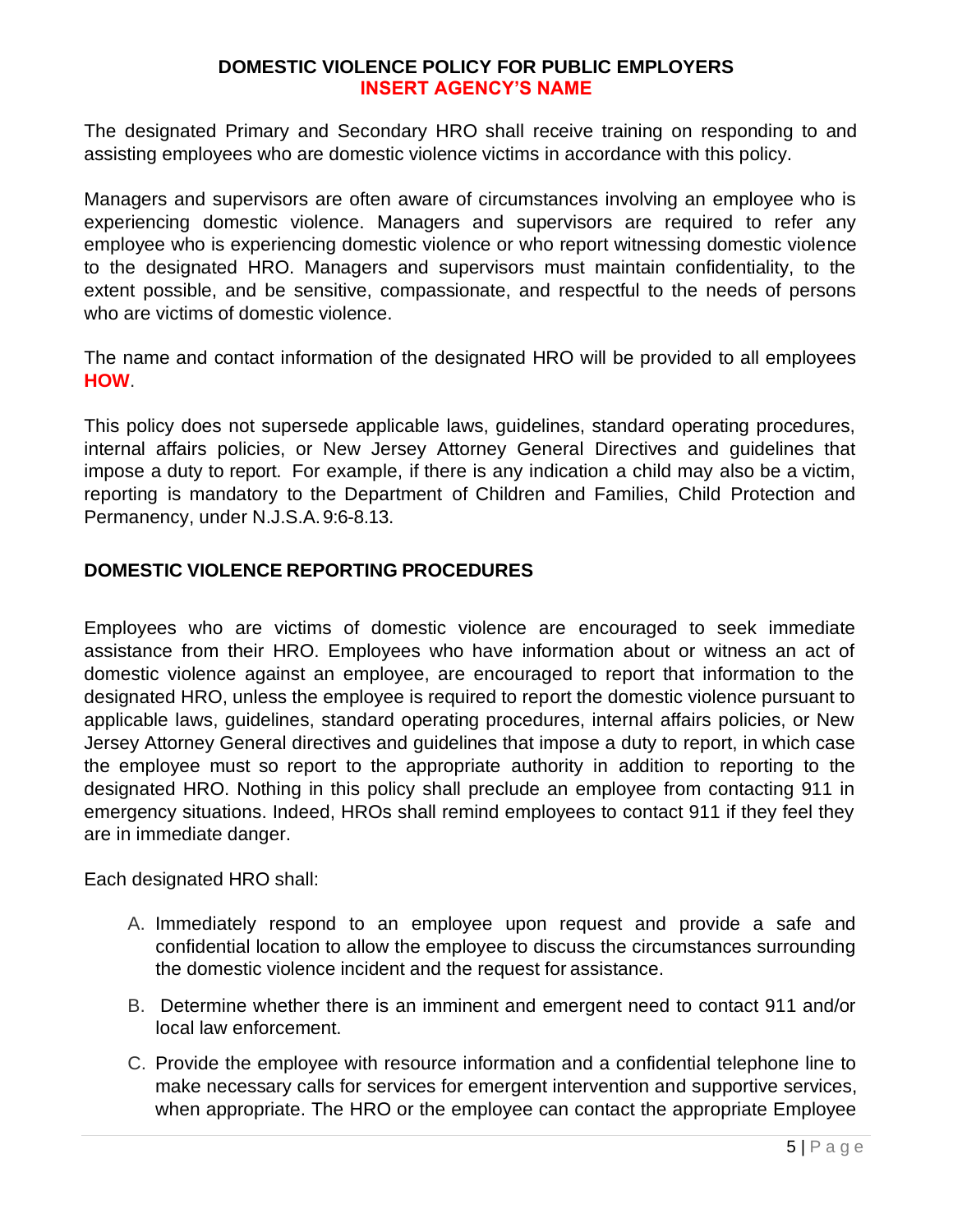Assistance Program to assist with securing resources and confidential services.

- D. Refer the employee to the provisions and protections of The New Jersey Security and Financial Empowerment Act, N.J.S.A. 34:11C-1 et seq. (NJ SAFE Act), referenced under Section VIII of this policy.
- E. In cases where domestic violence involved a sexual touching or sexual assault between state employees, the HRO is also required to report the incident to their agency's EEO Officer or Title IX Officer, **insert name and contact information**.
- F. If there is a report of sexual assault or abuse, the victim should be offered the services of the Sexual Assault Response Team, **insert contact information**
- G. Maintain the confidentiality of the employee and all parties involved, to the extent practical and appropriate under the circumstances, pursuant to this policy. *(See*  Section VI).
- H. Upon the employee's consent, the employee may provide the HRO with copies of any TROs, FROs, and/or civil restraint agreements that pertain to restraints in the work place and ensure that security personnel are aware of the names of individuals who are prohibited from appearing at the work location while the employee who sought the restraining order is present. All copies of TROs and FROs shall be maintained in a separate confidential personnel file.

## <span id="page-5-0"></span>**CONFIDENTIALITY POLICY**

In responding to reports of domestic violence, the HRO shall seek to maintain confidentiality to protect an employee making a report of, witnessing, or experiencing domestic violence, to the extent practical and appropriate under the circumstances and allowed by law. Thus, this policy does not supersede applicable laws, guidelines, standard operating procedures, internal affairs policies, or New Jersey Attorney General Directives and guidelines that impose a duty to report.

This confidentiality policy shall not prevent disclosure where to do so would result in physical harm to any person or jeopardize safety within the workplace. When information must be disclosed to protect the safety of individuals in the workplace, the HRO shall limit the breadth and content of such disclosure to information reasonably necessary to protect the safety of the disclosing employee and others and comply with the law. The HRO shall provide advance notice to the employee who disclosed information, to the extent possible, if the disclosure must be shared with other parties in order to maintain safety in the workplace or elsewhere. The HRO shall also provide the employee with the name and title of the person to whom they intend to provide the employee's statement and shall explain the necessity and purpose regarding the disclosure. For example, if the substance of the disclosure presents a threat to employees, then law enforcement will be alerted immediately.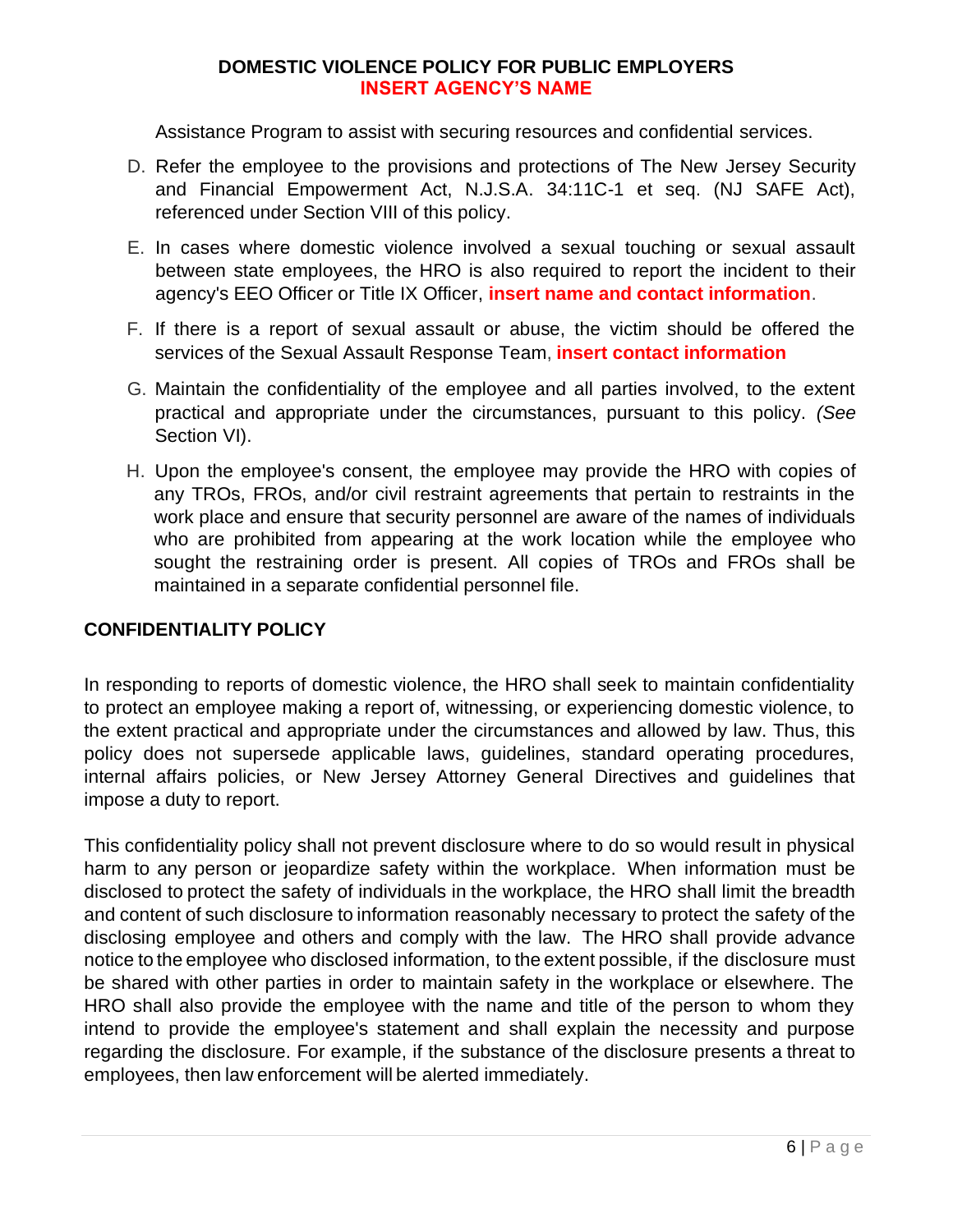This policy does not supersede applicable laws, guidelines, standard operating procedures, internal affairs policies, or New Jersey Attorney General Directives and guidelines where mandatory reporting is required by the appointing authority or a specific class of employees.

## <span id="page-6-0"></span>**CONFIDENTIALITY OF EMPLOYEE RECORDS**

To ensure confidentiality and accuracy of information, this policy requires the HRO to keep all documents and reports of domestic violence in confidential personnel file separate from the employee's other personnel records. These records shall be considered personnel records and shall not be government records available for public access under the Open Public Records Act. See N.J.S.A. 47:1A-10.

## <span id="page-6-1"></span>**THE NEW JERSEY SECURITY AND FINANCIAL EMPOWERMENT ACT**

The New Jersey Security and Financial Empowerment Act, N.J.S.A. 34:11C-1, et seq. (NJ SAFE Act), is a law that provides employment protection for victims of domestic or sexual violence.

The NJ SAFE Act allows a maximum of 20 days of unpaid leave in one 12-month period, to be used within 12 months following any act of domestic or sexual violence. To be eligible, the employee must have worked at least 1,000 hours during the 12-month period immediately before the act of domestic or sexual violence. Further, the employee must have worked for an employer in the State that employs 25 or more employees for each working day during 20 or more calendar weeks in the current or immediately preceding calendar year. This leave can be taken intermittently in days, but not hours.

Leave under the NJ SAFE Act may be taken by an employee who is a victim of domestic violence, as that term is defined in N.J.S.A. 2C:25-19 and N.J.S.A. 30:4-27.6, respectively. Leave may also be taken by an employee whose child, parent, spouse, domestic partner, civil union partner, or other relationships as defined in applicable statutes is a victim of domestic or sexual violence.

Leave under the NJ SAFE Act may be taken for the purpose of engaging in any of the following activities, for themselves, or a child, parent, spouse, domestic partner, or civil union partner, as they relate to an incident of domestic or sexual violence:

- 1) Seeking medical attention;
- 2) Obtaining services from a victim services organization;
- 3) Obtaining psychological or other counseling;
- 4) Participating in safety planning, temporarily or permanently relocating, or taking other actions to increase safety;
- 5) Seeking legal assistance or remedies to ensure health and safety of the victim; or
- 6) Attending, participating in, or preparing for a criminal or civil court proceeding relating to an incident of domestic or sexual violence.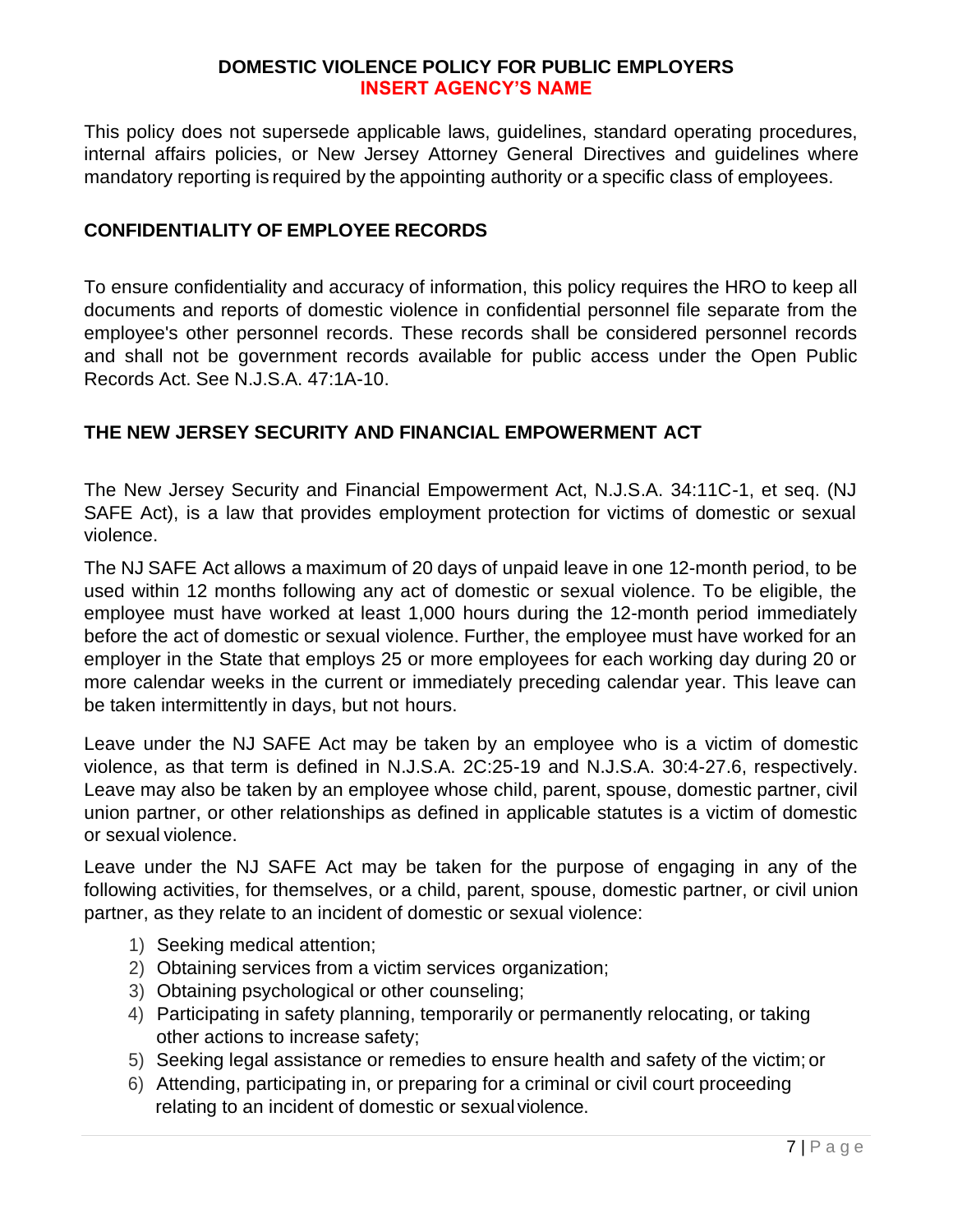The full text of the New Jersey SAFE Act is provided in the Appendix to this policy.

## <span id="page-7-0"></span>**PUBLIC EMPLOYER DOMESTIC VIOLENCE ACTION PLAN**

**INSERT AGENCY'S NAME** has developed the following action plan to identify, respond to, and correct employee performance issues that are caused by domestic violence, pursuant to N.J.S.A. 11A:2-6a,and in accordance with the following guidelines:

- A. Designate an HRO with responsibilities pursuant to Sections IV and V of this policy.
- B. Recognize that an employee may need an accommodation as the employee may experience temporary difficulty fulfilling job responsibilities.
- C. Provide reasonable accommodations to ensure the employee's safety. Reasonable accommodations may include, but are not limited to, the following: implementation of safety measures; transfer or reassignment; modified work schedule; change in work telephone number or work-station location; assistance in documenting the violence occurring in the workplace; an implemented safety procedure, or other accommodation approved by the employer.
- D. Advise the employee of information concerning the NJ SAFE Act; Family and Medical Leave Act (FMLA); or Family Leave Act (FLA); Temporary Disability Insurance (TOI); or Americans with Disabilities Act (ADA); or other reasonable flexible leave options when an employee, or his or her child, parent, spouse, domestic partner, civil union partner, or other relationships as defined in applicable statutes is a victim of domestic violence.
- E. Commit to adherence to the provisions of the NJ SAFE Act, including that the employer will not retaliate against, terminate, or discipline any employee for reporting information about incidents of domestic violence, as defined in this policy, if the victim provides notice to their Human Resources Office of the status or if the Human Resources Office has reason to believe an employee is a victim of domestic violence.
- F. Advise any employee, who believes he or she has been subjected to adverse action as a result of making a report pursuant to this policy, of the civil right of action under the NJ SAFE ACT. And advise any employee to contact their designated Labor Relations Officer, Conscientious Employees Protection Act (CEPA) Officer and/or Equal Employment Opportunity Officer in the event they believe the adverse action is a violation of their collective bargaining agreement, the Conscientious Employees Protection Act or the New Jersey Law Against Discrimination and corresponding policies.
- G. Employers, their designated HRO, and employees should familiarize themselves with this policy. This policy shall be provided to all employees upon execution and to all new employees upon hiring. Information and resources about domestic violence are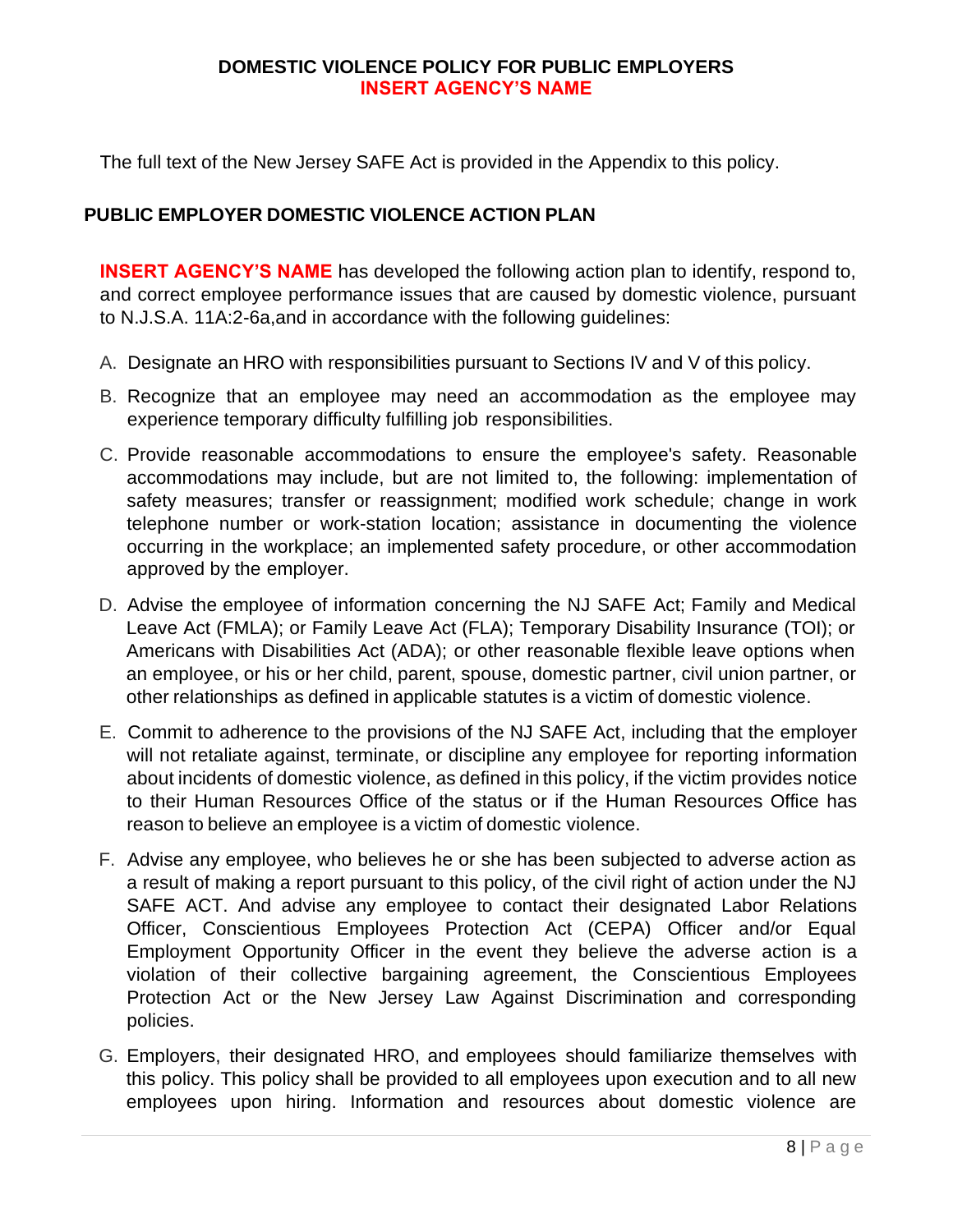encouraged to be placed in visible areas, such as restrooms, cafeterias, breakrooms, and where other resource information is located.

#### <span id="page-8-0"></span>**RESOURCES**

This policy provides an Appendix listing resources and program information readily available to assist victims of domestic violence. These resources should be provided by the designated HRO to any victim of domestic violence at the time of reporting.

#### <span id="page-8-1"></span>**DISTRIBUTION OF POLICY**

**WHO** will be responsible for distributing this policy to employees, volunteers, and other employees identified above.

**WHO** will be responsible for updating this policy at least annually to reflect circumstances changes in the organization.

**WHO** will be responsible for monitoring The Civil Service Commission and the Division of Local Government Services in the Department of Community Affairs for modifications thereto, to public employers.

#### **OTHER APPLICABLE REQUIREMENTS**

In addition to this policy, the HRO and the public employer's appointing authority must follow all applicable laws, guidelines, standard operating procedures, internal affairs policies, and New Jersey Attorney General Directives and guidelines that impose a duty to report. Additionally, to the extent that the procedures set forth in this policy conflict with collective negotiated agreements or with the Family Educational Rights and Privacy Act (FERPA), the provisions of the negotiated agreements and the provisions of FERPA control.

#### <span id="page-8-2"></span>**POLICY MODIFICATION AND REVIEW**

A public employer may seek to modify this policy, to create additional protocols to protect victims of domestic violence but may not modify in a way that reduces or compromises the safeguards and processes set out in this policy.

The Civil Service Commission will review and modify this policy periodically and as needed.